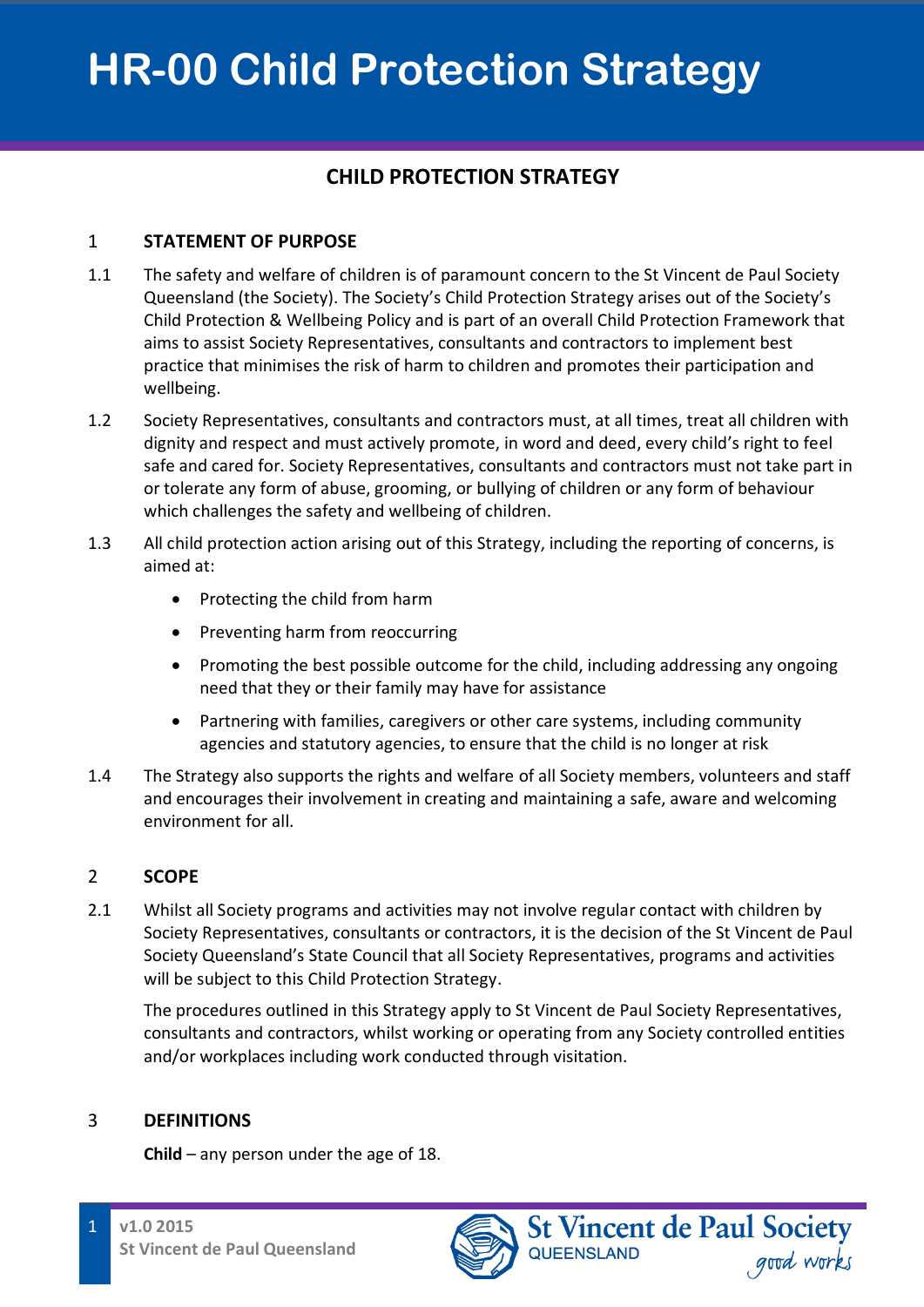**Child Abuse** – is an act or omission which endangers a child's physical or emotional health or development. Child abuse can be a single incident, but usually takes place over time.

**Conference** - a Conference is a group of members who come together to fulfil the Mission of the Society in accordance with the Rule. A Conference may be established within any community, such as a parish, town, suburb, school, university, workplace, ethnic or social group.

**Council** – a group of Conference, Regional and Diocesan presidents who meet to facilitate joint action, communication and provide resources to assist the working of Conferences and the works of the Society.

**Disclosure** - a disclosure is when a child tells someone that he or she feels unsafe or has been harmed. A disclosure can also be made by an adult, including parents, carers, or any person in contact with the child, where that person reveals that they believe a child has been harmed or is likely to be harmed.

**Member** –a volunteer who joins a Conference and attends regular meetings. A member takes part in the work of the Society, providing assistance through charitable works such as visitation. An associate member is connected to the Conference and involved in the work of the Society, but does not attend meetings. A volunteer member is an unpaid person assisting with activities undertaken by the Society, including Special Work programs and Centres of Charity.

**Special Works** – programs established where a Conference or Council identifies a special need which cannot be satisfied within the normal scope of the Conference or Council activity.

**Staff** – paid Society employee.

**State Council** – the governing entity operating as a board to oversee the mission and operations of the Society.

**Society Child Protection Officer** - designated Society Representative responsible for handling questions, concerns or reports about a child's safety and/or wellbeing.

**Society Representative** – all members, associate members, volunteer members, staff; not including consultants and contractors.

**Society Activity** – any form of work or program organised by Society Representatives. For example: Conferences, visitation, Centres of Charity, Special Works.

**Society Child Related Activity** - Any Society activity that is organised by Society Representatives specifically for children. For example: Buddies Days, Kids Camps, VoRTCS, Homework Clubs.

**Society Activity Leader** – the Society representative responsible for leading the Society activity or Society child related activity, for example: Conference President, Vinnies Centres of Charity Store Manager, Tutoring Program Coordinator, Kids Camp Supervisor.

**Centres of Charity** – Vinnies Stores/ Retail operations selling pre loved goods to the general public. The surpluses from the retail operations are used to fund the works of the Society.

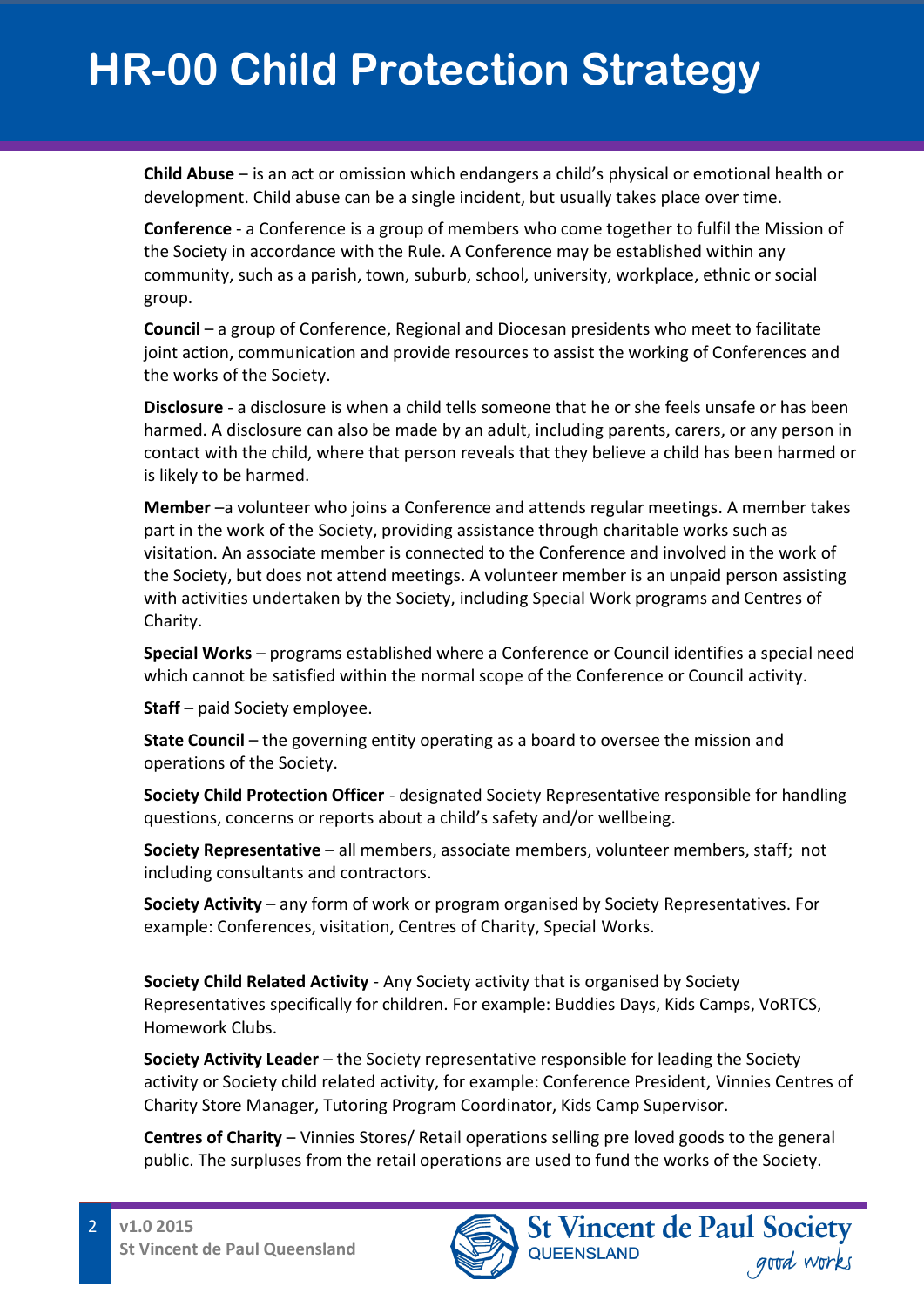Stores also provide emergency assistance in the form of material aid to those referred by conferences.

#### 4 **CHILD ABUSE AND CHILD PROTECTION**

- 4.1 Every person has a moral and legal responsibility to prevent and report suspected child abuse.
- 4.2 Society policy requires that any Society Representatives, who reasonably believe a child is at risk of being harmed, or has been harmed, must immediately follow the Society's Child Protection Reporting Process.

### 5 **TYPES OF CHILD ABUSE**

- 5.1 **Physical abuse** occurs when a person purposefully injures or threatens to injure a child. The abuse can take the form of slapping, punching, shaking, kicking, burning, shoving or grabbing. The injury may take the form of bruises, cuts, burns or fractures. This does not mean reasonable discipline, though it may result from excessive or inappropriate discipline.
- 5.2 **Emotional abuse** occurs when a child is repeatedly rejected or frightened by threats. The abuse can involve name calling, being put down or continual coldness from a parent or caregiver to the extent where the behaviour of the child is disturbed or their emotional development is at serious risk of being impaired.
- 5.3 **Exposure to Domestic Violence** occurs when children witness or experience the chronic domination, coercion, intimidation and victimisation of one person by another within a domestic relationship. Domestic violence may occur by physical, sexual or emotional means.
- 5.4 **Neglect** occurs when there is a failure to provide the child with the basic necessities of life, such as food, clothing, shelter, supervision, medical attention or care, to the extent that the health, safety or development of the child is significantly impaired or placed at risk.
- 5.5 **Sexual abuse** occurs when a child is used by an adult, another child or adolescent for his or her own sexual stimulation or gratification. These can be contact or non-contact acts, including grooming by perpetrators, inappropriate touching, penetrative abuse, exposure to pornography or accessing child pornography.
- 5.6 **Grooming** occurs when communication or conduct is linked to the intention of facilitating the involvement of a child less than 16 years of age in sexual behaviour with an adult. Indicators include but are not limited to:
	- Developing special relationships with, favouring or giving gifts to a child Inappropriate interactions with children either in person or via forms of media and electronic devices
	- Asking a child to keep a secret of any aspect of their relationship
	- Testing of or ignoring professional boundaries or rules

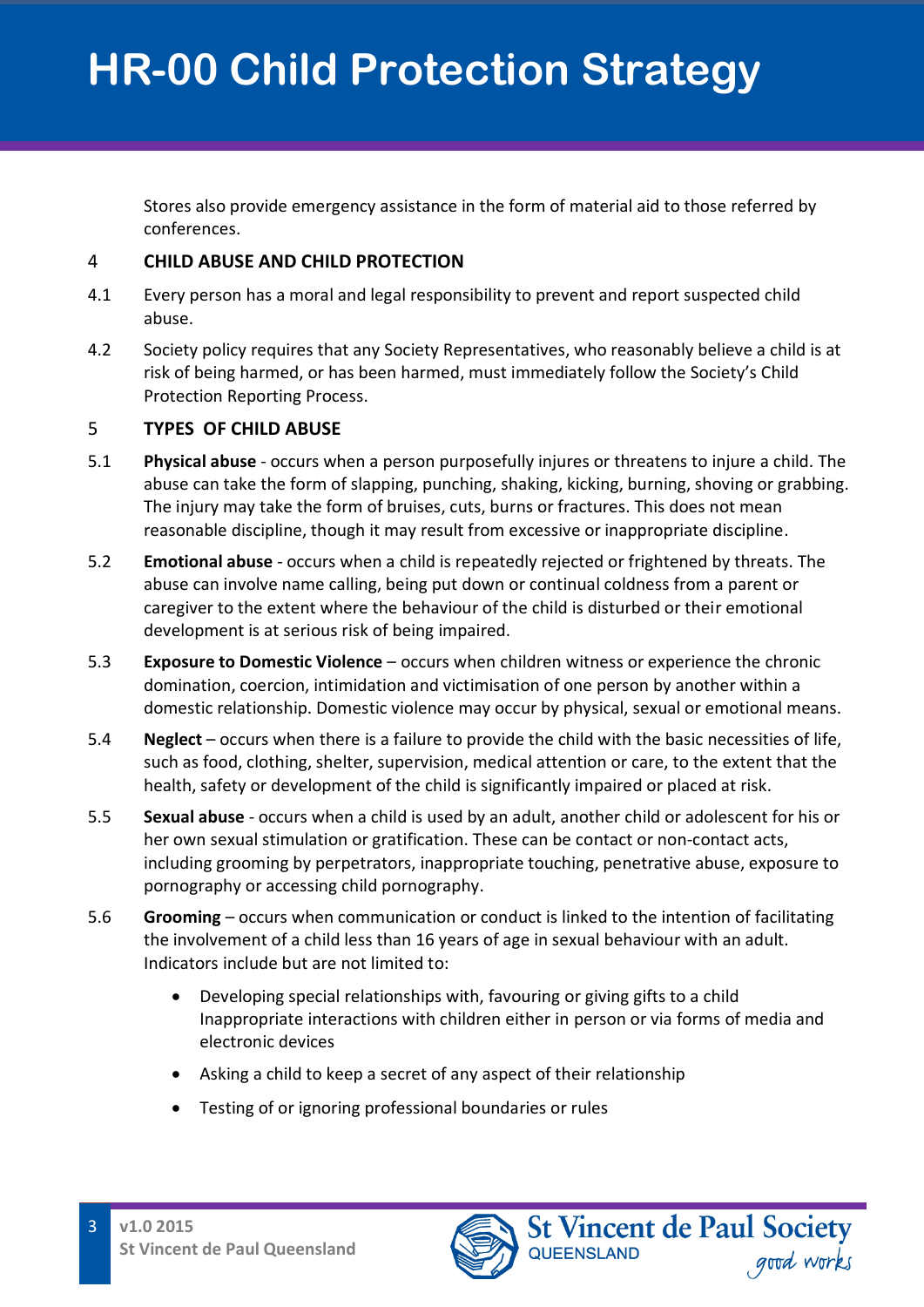### 6 **CHILD PROTECTION OFFICERS**

- 6.1 The Society will maintain an appropriate structure and network of Child Protection Officers to handle questions, concerns or reports about a child's safety.
- 6.2 The Society will provide its Child Protection Officers with mandatory Child Protection Awareness Training.
- 6.3 A Senior Child Protection Officer will be nominated and responsible for development and review of the overall child protection framework.

## 7 **RECRUITMENT AND SCREENING OF SOCIETY REPRESENTATIVES**

The Society takes the recruitment and screening of all Society Representatives seriously. The Society's Screening & Suitability Policy requires that a National Criminal History Check be undertaken for all Society Representatives upon joining to ensure that all persons involved in Society activities, including those whom the Society assists, are protected and to ensure that the organisation meets legislative and governmental requirements. This policy also requires all Society Representatives over the age of 18 who have direct 'non-incidental' contact with children to possess a valid Queensland Working with Children Check (Blue Card) which registers them as the Society's representative with the Public Safety Business Agency. It is the responsibility of Society Representatives to renew their Blue Card when it expires. Further information can be sought from the Society's Screening & Suitability Policy.

## 8 **SOCIETY REPRESENTATIVES INDUCTION**

- 8.1 It is important that all people involved in the Society understand that the Society is committed to being a child safe organisation. As part of their induction, Society Representatives will be informed of the basics of this Strategy, given access to a copy of this document and asked to acknowledge understanding of this Strategy.
- 8.2 Appropriate ongoing familiarisation and training will be provided by the Society's Child Protection Officers or delegated persons.

## 9 **RELATED CHILD SAFETY LEGISLATION**

The principal legislation underpinning this Strategy and other related legislation includes:

## *United Nations Convention on the Rights of the Child (1989)*

The UN Convention is the foundation for child protection across the globe. The fundamental principle is the recognition of children's rights as human rights.The Convention sets out a framework of minimum standards for the protection and wellbeing of children

Article 19 states "Parties shall protect the child from all forms of physical or mental violence, injury or abuse, neglect, maltreatment or exploitation including sexual abuse"

## *Principal Act:*

Child Protection Act 1999

### *Other relevant Acts:*



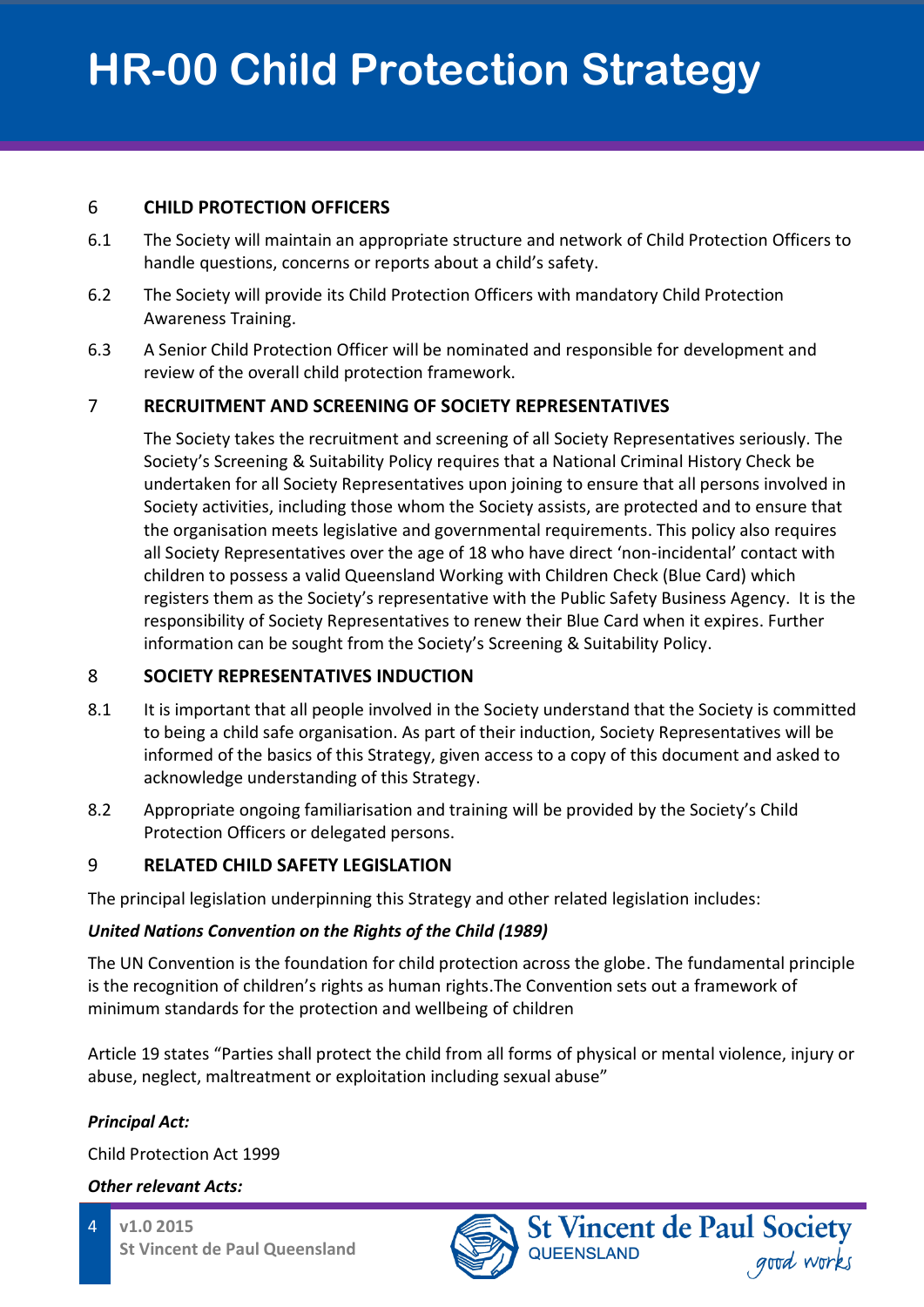Working with Children (Risk Management and Screening) Act 2000 Child Protection Reform Amendment Act 2014 Public Guardian Act 2014 Family and Child Commission Act 2014 Education (General Provisions) Act 2006 Public Health Act 2005 Adoption of Children Act 1964 Family Law Act 1975

For more information on the legislative context of child protection in Queensland, visit the Legislation section of The Department of Communities, Child Safety and Disability Services website.

### 10 **SOCIETY REPRESENTATIVE CODE OF CONDUCT FOR CHILD RELATED ACTIVITIES**

The Society's Code of Conduct for child related activities (see Attachment A) outlines to Society Representatives expected behaviours and appropriate boundaries when working with children and is part of the mandatory training provided before the Society Representative can work in any child related activities. All Society Representatives must seek clarification if needed to fully understand the Society's Code of Conduct for child related activities and must agree to abide by it at all times.

### 11 **BREACH OF THE CHILD PROTECTION POLICY AND STRATEGY OR SOCIETY CODE OF CONDUCT**

Any breaches of the Child Protection & Wellbeing Policy, including this Strategy and the Society's Code of Conduct for child related activities, will result in action being taken. This may include:

- Meeting to discuss breach
- Written warnings
- Performance review
- Further education and training
- Suspension pending outcome of an investigation
- Termination of service within the organisation

## 12 **CHILD SAFE PRACTICES FOR SOCIETY CHILD RELATED ACTIVITIES AND OTHER SOCIETY ACTIVITIES WHERE CHILDREN ARE PRESENT**

### 12.1.1 **Planning a new Society child related activity**

Prior to commencing any new Society child related activity, Society representatives must submit a program plan and have it approved by the relevant Diocesan Executive Officer or State Youth Manager. Program plans are not required for repeat activities which have

**QUEENSLAND** 

**St Vincent de Paul Society** 

good works

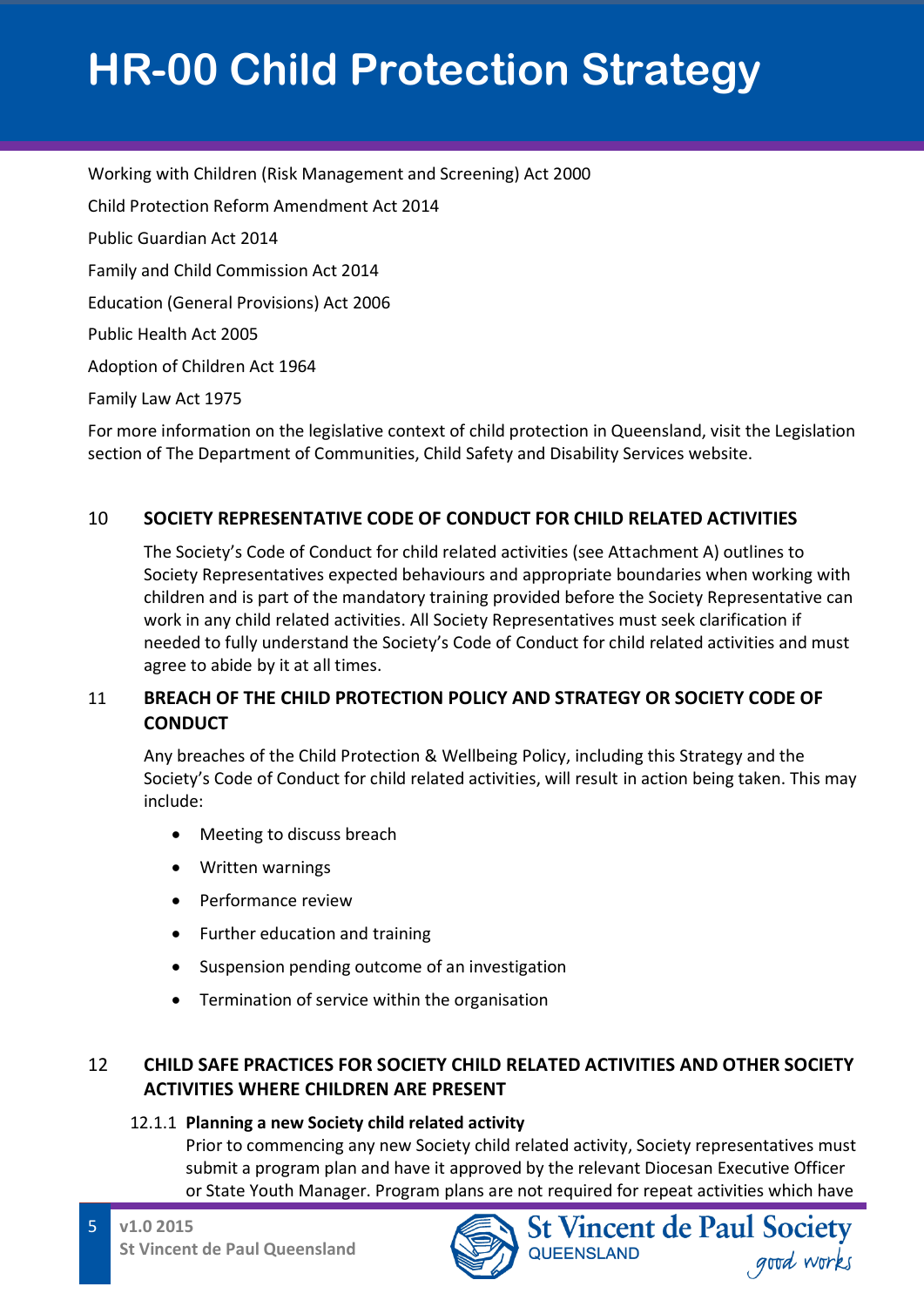previously been approved (e.g. every time a Conference runs a Buddies Day, Kids Camp etc).

- 12.1.2 Society representatives who will be participating in the child related activity must meet all necessary training and screening requirements before the activity commences.
- 12.1.3 Every Society child related activity will have a handbook which outlines the specific operational structures and procedures used to promote the safety and wellbeing of children and Society representatives.

#### 12.2 **Adult Society representative: child ratio for child related activities**

- 12.2.1 Other than in exceptional circumstances, the Society will provide at least one (1) Society adult representative to every four (4) children for all child related activities. The ratio for activities at either a pool, beach, river, lake or other body of water must be one Society adult representative to every two children.
- 12.2.2 Society Representatives must never be alone with a child, except in the case of professional counselling services provided by the Society to the child or children).Child Code of Conduct for Society child related activities

The Child Code of Conduct aims to assist children to develop positive and respectful relationships with each other and adults, whilst participating in Society child related activities. It also helps to keep them safe and happy by encouraging communication with Society representatives as needed. The Child Code of Conduct will be communicated to children participating in Society child related activities, for example: Kids Camps, SENSE Mentoring, Buddies Days and VoRTCS.

### 12.3 **Visitors at Society child related activities**

Any visitor to a child related activity must:

- Sign in & out with the Society Activity Leader
- Comply with the Society's Code of Conduct for child related activities
- Be accompanied by a Society representative who will actively supervise their interaction with children at all times
- Comply with the Society Activity Leader's requests, including leaving if asked to do so

### 12.4 **Images of children at Society child related activities**

Images (photo or video) may only be taken by approved Society representatives for purposes which are communicated to parents/guardians, with parent/guardian signed approval and in accordance with the Society's Media Policy. Images of children at a Society child related activity must not kept on personal devices by Society representatives, or other child participants.

## 13 **RESPONDING TO A DISCLOSURE**

13.1 Children or adults who disclose should be listened to and supported by the Society representative receiving their disclosure.

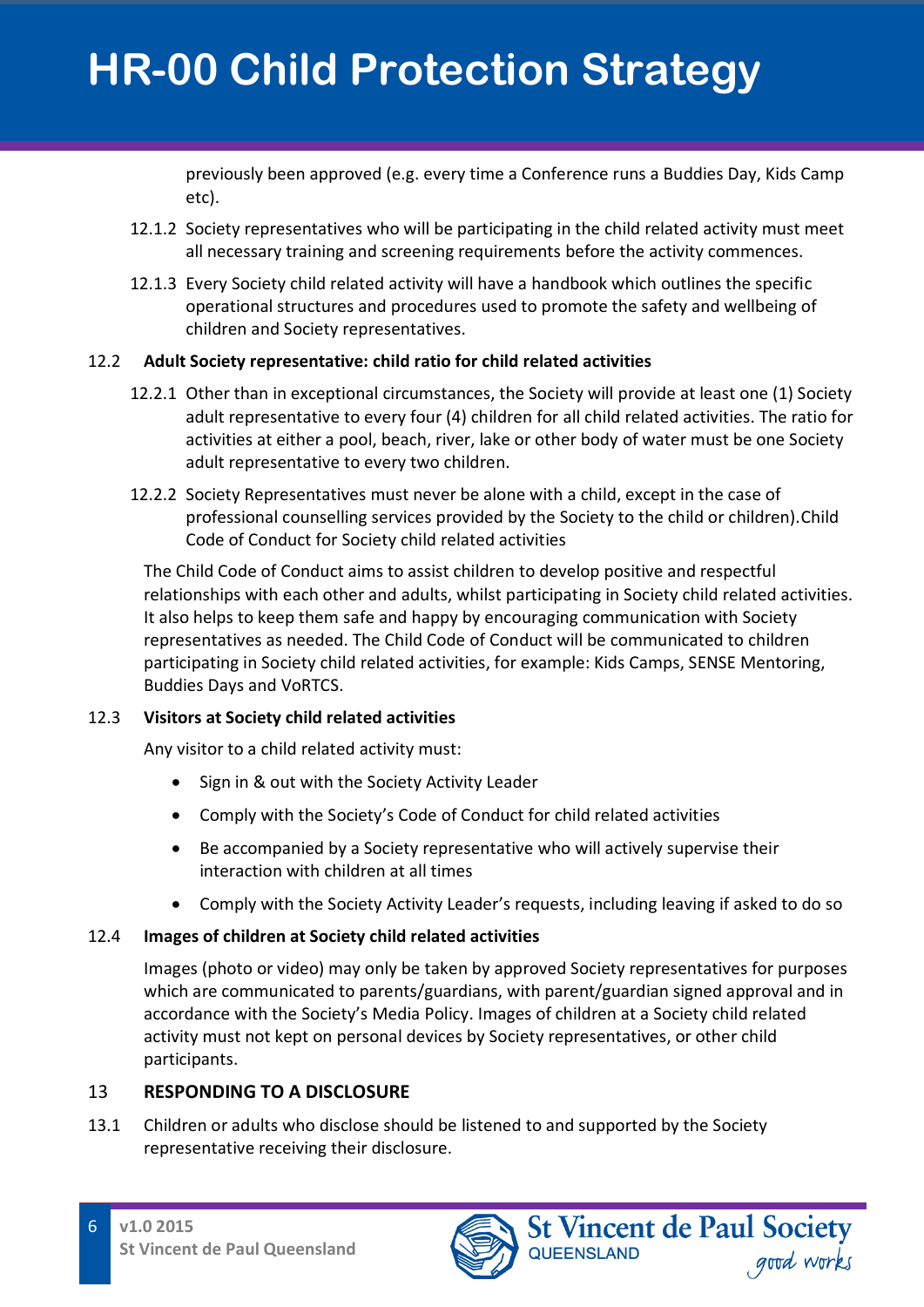### 13.2 Where the disclosure is made by a child, the Society representative should take special care to:

- Listen and reassure
- Maintain a calm appearance
- Let the child use their own words and take the time the child needs to tell the Society representative
- Thank the child for sharing and tell the child the Society representative believes them
- Not make promises that they cannot keep, and tell the child that they will need to tell somebody else
- Make detailed notes and report it
- Recognise the limits of their role
- 13.3 Society Representatives must not investigate any disclosures or speak to any persons associated with the disclosure, unless requested to do so by any person or body responsible for investigating the disclosure.

### 14 **REPORTING PROCESS**

In order to promote the safety, health and wellbeing of all children, all Society representatives will deal with concerns, observations or disclosures as efficiently, consistently and sensitively as possible. In order to do this, Society Representatives should follow the Society Child Protection Reporting Process as outlined in this Strategy.

#### 14.1 **What should be reported to the Child Protection Officer?**

14.1.1 Society Representatives should report reasonable concerns relating to:

- Indicators of abuse
- Indicators of grooming
- Breaches of the Society's Code of Conduct for child related activities

#### 14.1.2 These include (but are not limited to):

- Any expression of concern from a child regarding their personal safety
- Suspicious bruising, cuts, fractures, burns
- Lack of food, clothing or place to sleep, which is impacting the child's ongoing health or wellbeing and the parents/guardians are unwilling or unable to provide for the child Regular and/or severe negative self-talk, unusually aggressive behaviour, overly compliant and fearful behaviour, overly anxious behaviour or regressive behaviour
- Persistent or significantly inappropriate discussion, writing or drawing about sexual activities, particularly sexual interest or information that is age-inappropriate
- Ongoing and unexplained health or wellbeing concerns such as tummy aches, headaches, crying or sensitivity

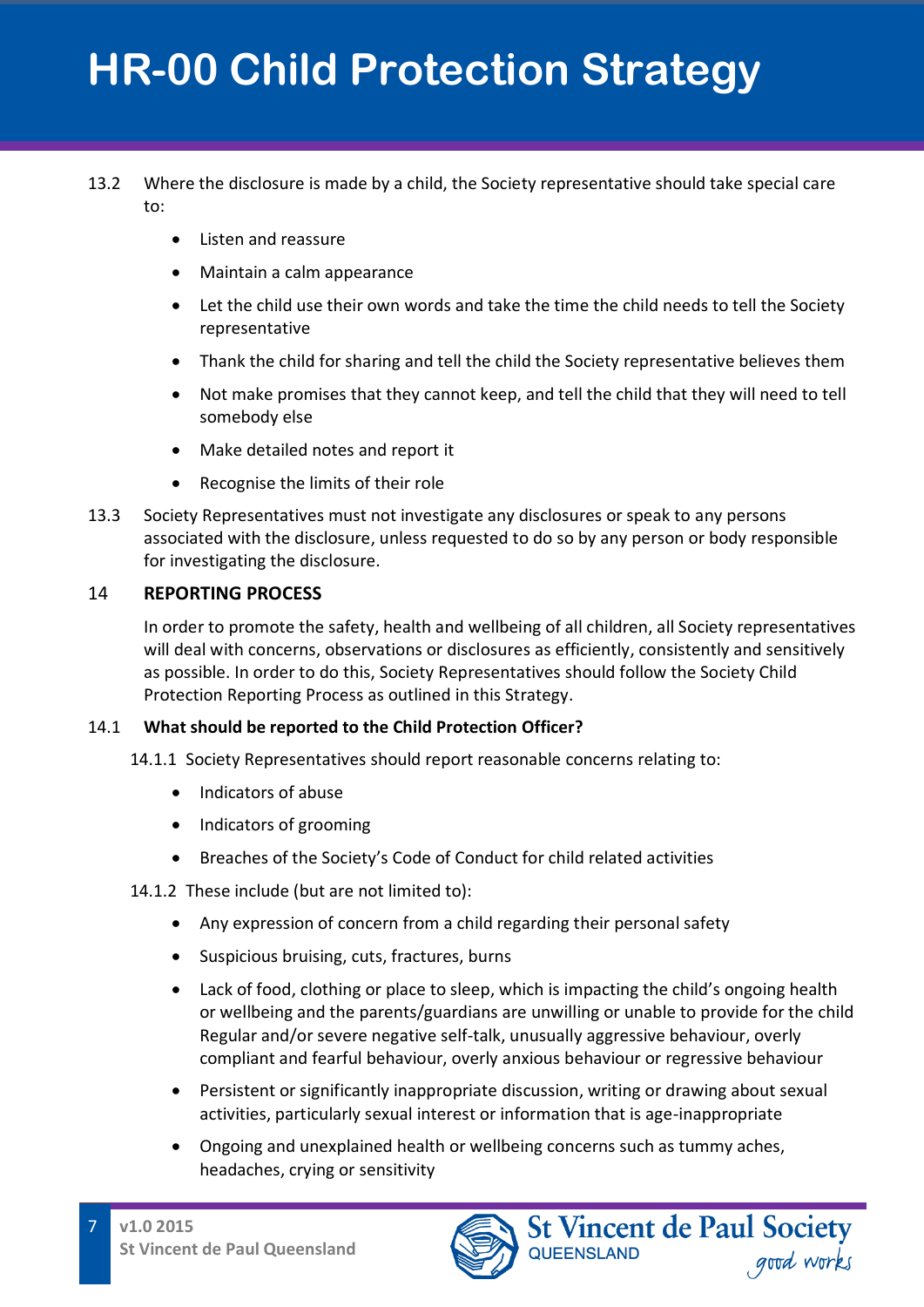- Disclosure of suicidal thoughts or plans
- Observations or disclosures relating to the grooming behaviour of any adult in contact with children, including any combination of special gifts, secrets, time alone together, special names or online contact
- Concerns about the actions or behaviour of any Society Representative, including suspected or confirmed breaches of the Society's Code of Conduct for child related activities
- 14.1.3 There are many indicators of child abuse. The presence of a single factor or even several factors does not prove that abuse has occurred. However, the repeated occurrence of an indicator, or the occurrence of several indicators together, should alert a Society Representative to the possibility of child abuse.

#### **For matters of significant or imminent risk to a child, reports should be forwarded to a Society Child Protection Officer within 24 hours. For matters of immediate and significant risk, where emergency services are needed, call 000.**

#### 14.2 **How should it be reported?**

14.2.1 **Contact your Society Child Protection Officer** to discuss the matter and seek advice. The only other person you may discuss your concerns with before you do this is your Activity Leader/Conference President. A Society Child Protection Officer is a trained Society Representative who is responsible for handling questions, concerns or reports about a child's safety or wellbeing. Contact your relevant Diocesan Central Council Office for the contact details of your regional Society Child Protection Officer.

#### **Next**

14.2.2 If after discussion with your Child Protection Officer, it is deemed necessary to progress the matter further, you will be asked to complete an internal Society Child Protection Report Form (Attachment B) which will be provided to you by your Society Child Protection Officer if you do not already have one. Your Child Protection Officer can help you fill out this form which needs to be returned within 24 hours.

#### **Next**

14.2.3 Your Society Child Protection Officer will get back to you about the action taken as a result of your report and whether a formal report has been made by the St Vincent de Paul Society to external child protection authorities.

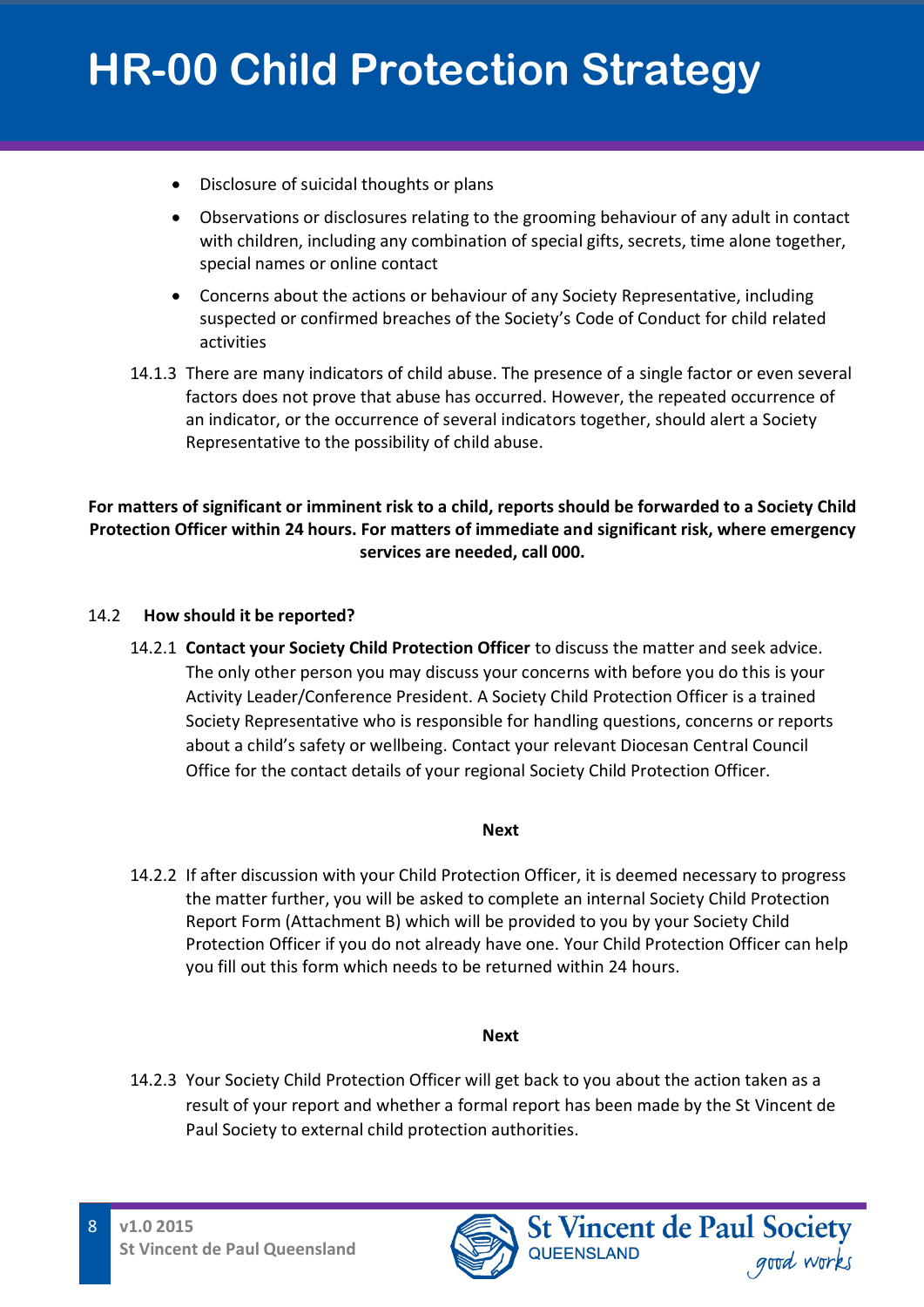14.2.4 Once the report has been made to the relevant Society Child Protection Officer, a decision will be made by the Child Protection Officer, in consultation with the relevant Diocesan Executive Officer and Diocesan President, about how the concern will be handled. Any or all of the following may occur:

Assessment of severity of the report and risk to the child

- o Interviews with necessary and appropriate parties
- o Consultation with relevant Senior Manager/s, Chief Executive Officer and/or State President
- 14.2.5 If deemed appropriate the matter will be escalated and one or all of the following may occur:
	- Further internal investigation
	- A report to a Family and Child Connect Service (FACC)
	- A report to the Department of Communities, Child Safety & Disability Services
	- A report to police
- 14.2.6 If, after consideration, the St Vincent de Paul Society has decided that the matter does not warrant reporting to external child protection authorities, you still have the right to report directly to the Department of Communities Child Safety Services, if you believe it is necessary.

**All Society Child Protection Reports will be dealt with as a matter of importance to promote the safety and wellbeing of the child. Any and all concerns, observations or disclosures must be reported to the Relevant Society Child Protection Officer who will ascertain whether or not a formal Society Child Protection Report needs to be lodged with the Department. The only other person you may raise these matters with prior to contacting the Child Protection Officer is your direct Society Activity Leader.**

## **For the name and contact details of your relevant Society Child Protection Officer, please contact your Diocesan or State Office.**

### **14.3 Report Confidentiality**

- 14.3.5 All reports, including the names of people involved and report details, will remain confidential. The Society Representatives making the report is only permitted to discuss the matter with the relevant Society Activity Leader and/or Society Child Protection Officer, unless otherwise directed by the Society Child Protection Officer.
- 14.3.6 During the investigation process, the Society Representative making the report may be directed by the Society Child Protection Officer to give further information relating to the reported concerns to the relevant authorities, including the Department of Communities, Child Safety & Disability Services and police investigation units.

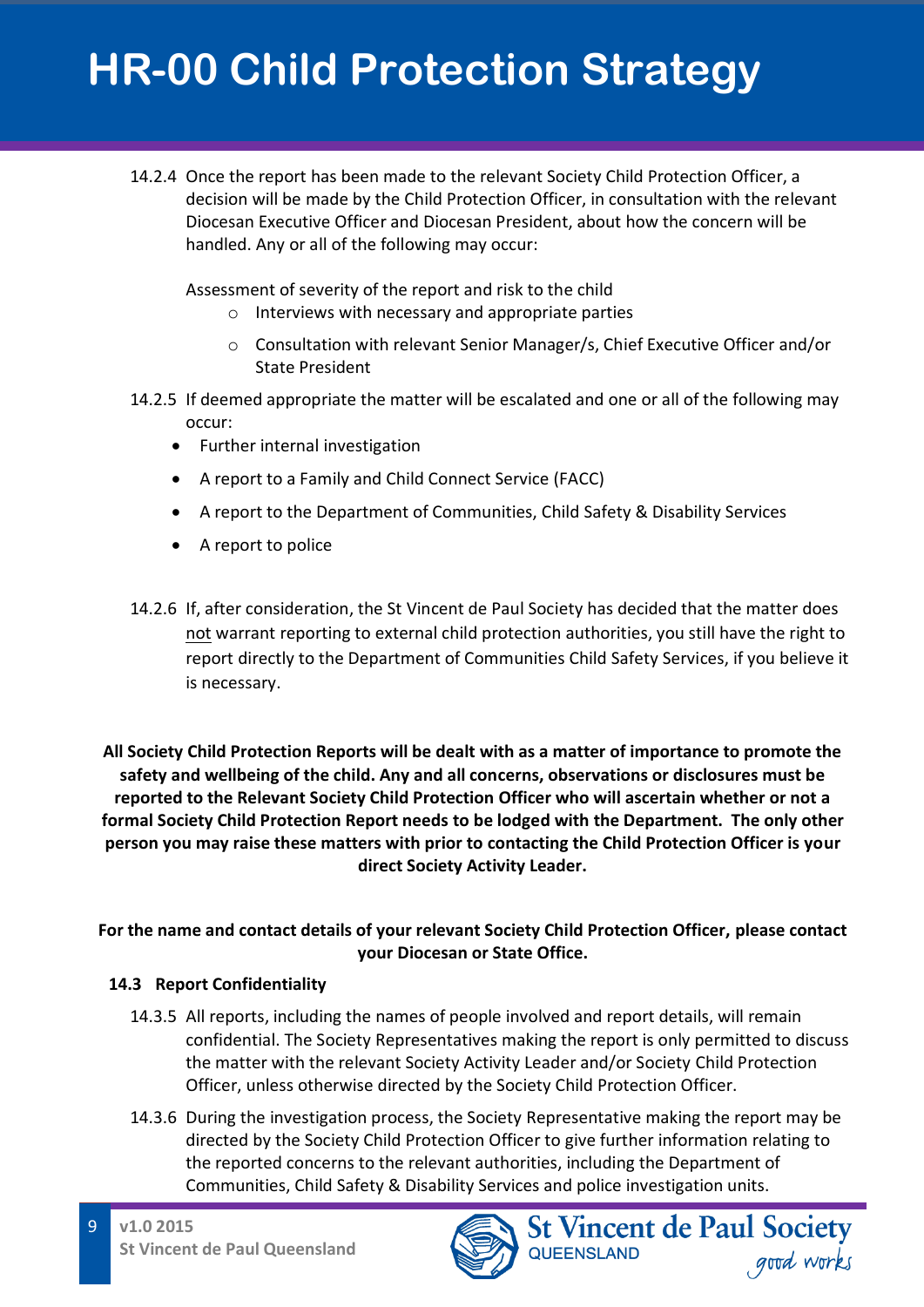#### **14.4 Report Outcomes**

Once a finding has been made one or more of the following will occur:

- No further action: report filed for reference
- Ongoing monitoring
- Further communication, education and/or training provided
- Performance review/disciplinary action for internal breaches
- Further Society support
- Referral to external support services
- Report made to the Department of Communities, Child Safety & Disability Services

#### **All reports and supporting documentation will be forwarded to the State Child Protection Officer for approval and sign off.**

#### **14.5 Follow up and support for the people involved**

- 14.5.5 The Society may refer the child and their family/guardians to appropriate external support or counselling services, if needed.
- 14.5.6 The Child Protection Officer will ensure debriefing with Society Representatives involved occurs as necessary, and will refer the Society Representative to appropriate external support or counselling services, if needed.

#### **14.6 Report Storage**

- **14.6.5** Reports will be retained and stored securely by the relevant Child Protection Officer receiving the report.
- **14.6.6** All files and reports will be securely archived and kept indefinitely.
- 14.6.7 Reports may be digitalised and stored in an online confidential document management system indefinitely.

#### **15 CURRENT RELEVANT POLICIES:**

This Strategy touches on the principles contained in a broad range of the Society's policies, such as:

- Screening & Suitability Policy
- Workplace Health, Safety & Wellbeing Policy
- Workplace Bullying Policy
- Media Policy
- Society Code of Conduct

All policies are available on VOLT or by contacting your Diocesan Central Council Office.



**St Vincent de Paul Society** 

good works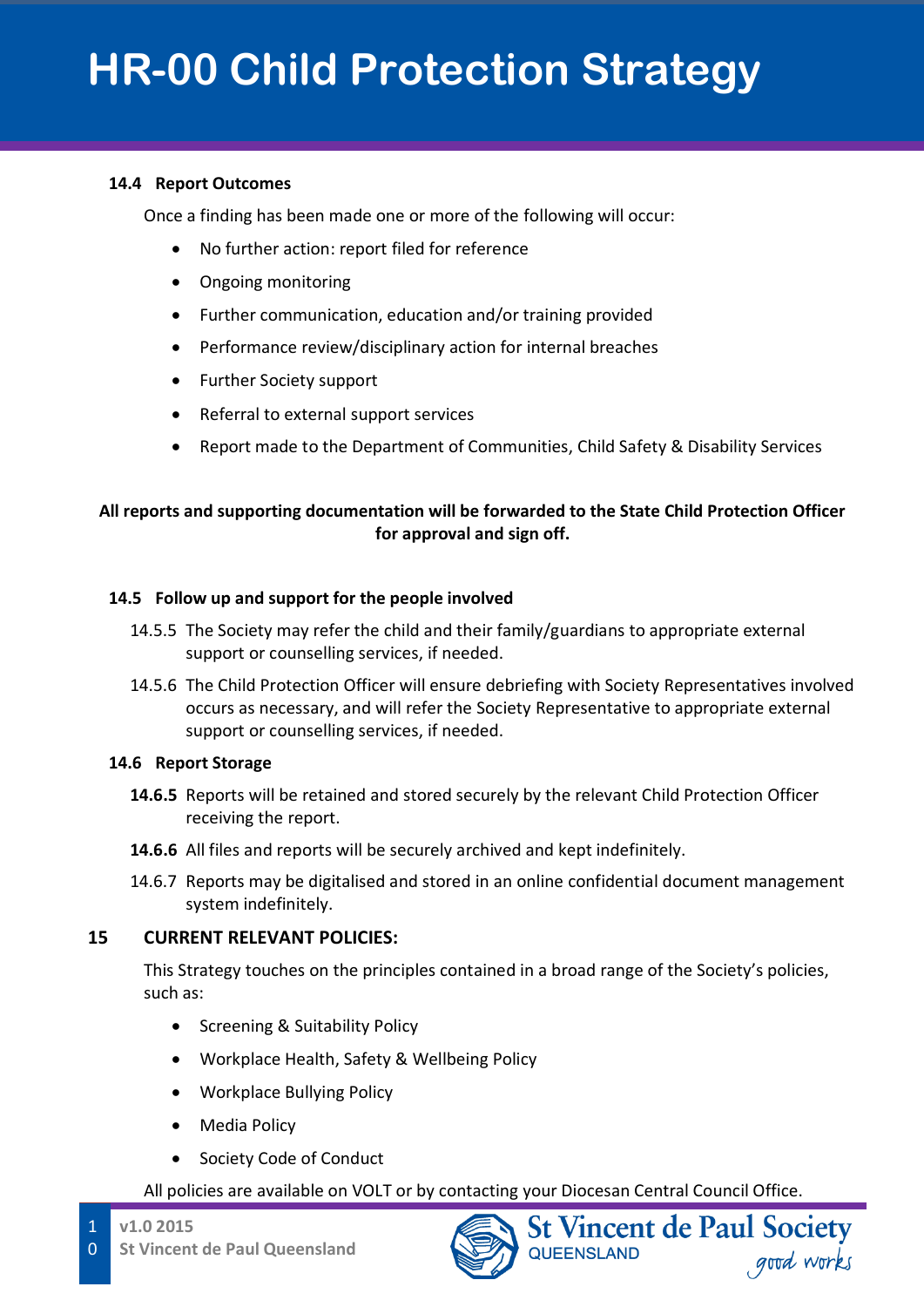#### **16 REVIEW**

- **16.2** This Strategy is subject to review every two years, from the date of implementation.
- **16.3** Any changes to relevant legislation or statutory requirements will result in immediate review.
- **16.4** Any Society Representative who wishes to make any comments about this policy may forward their suggestions to the Human Resources Manager.

### **17 FURTHER ASSISTANCE**

Any Society Representative who requires assistance in understanding or interpreting this Strategy or its application, should first consult their Society activity leader. Should further advice or clarification be needed, they should contact their relevant Society Child Protection Officer, Chief Executive Officer or State President.

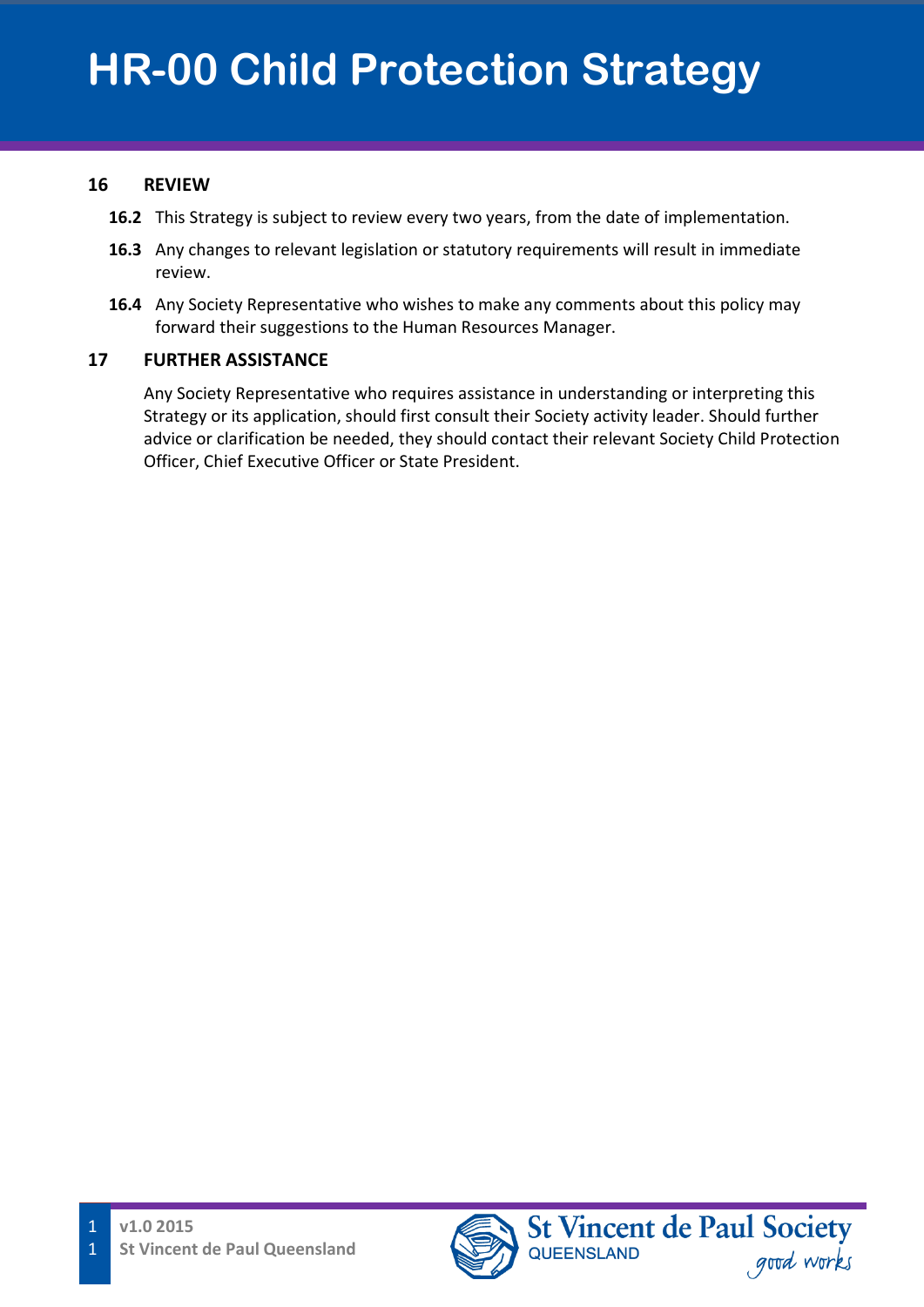#### **APPENDIX A: GUIDE TO DEVELOPING A PROGRAM HANDBOOK/RISK MANAGEMENT PLAN**

The list below should be used as a planning tool for developing appropriate management strategies for the operation of Society child related activities:

- Purpose and nature of the activity
- Roles and responsibilities of Society representatives, children and parents/guardians involved with the activity
- Leadership and accountability
- Attendance commitment
- Ratios
- Visitors
- Code/s of Conduct
- Images
- Appropriate (and inappropriate) relationships between participants
- Movement in public areas and interaction with the public
- Attendance records and guardian handover
- Transport or drop off/pick up arrangements
- Toileting &/or showering
- First Aid & allergies
- Medicine storage and administration
- Assistance for children with special needs or disabilities
- Age appropriate activities
- Communication of information to children and parents/guardians
- Training for Society representatives
- Supervision of children during activities and breaks
- Minimum age of participants, including Society representatives who can supervise/lead
- Limiting public identification of children and the organisation
- Water safety and supervision
- Sun protection and other activity specific safety gear
- Extreme weather responses
- Evacuation procedures
- Lockdown procedures
- Mobile phones and devices (including cameras)
- **v1.0 2015**

1

2 **St Vincent de Paul Queensland**



**St Vincent de Paul Society QUEENSLAND** good works